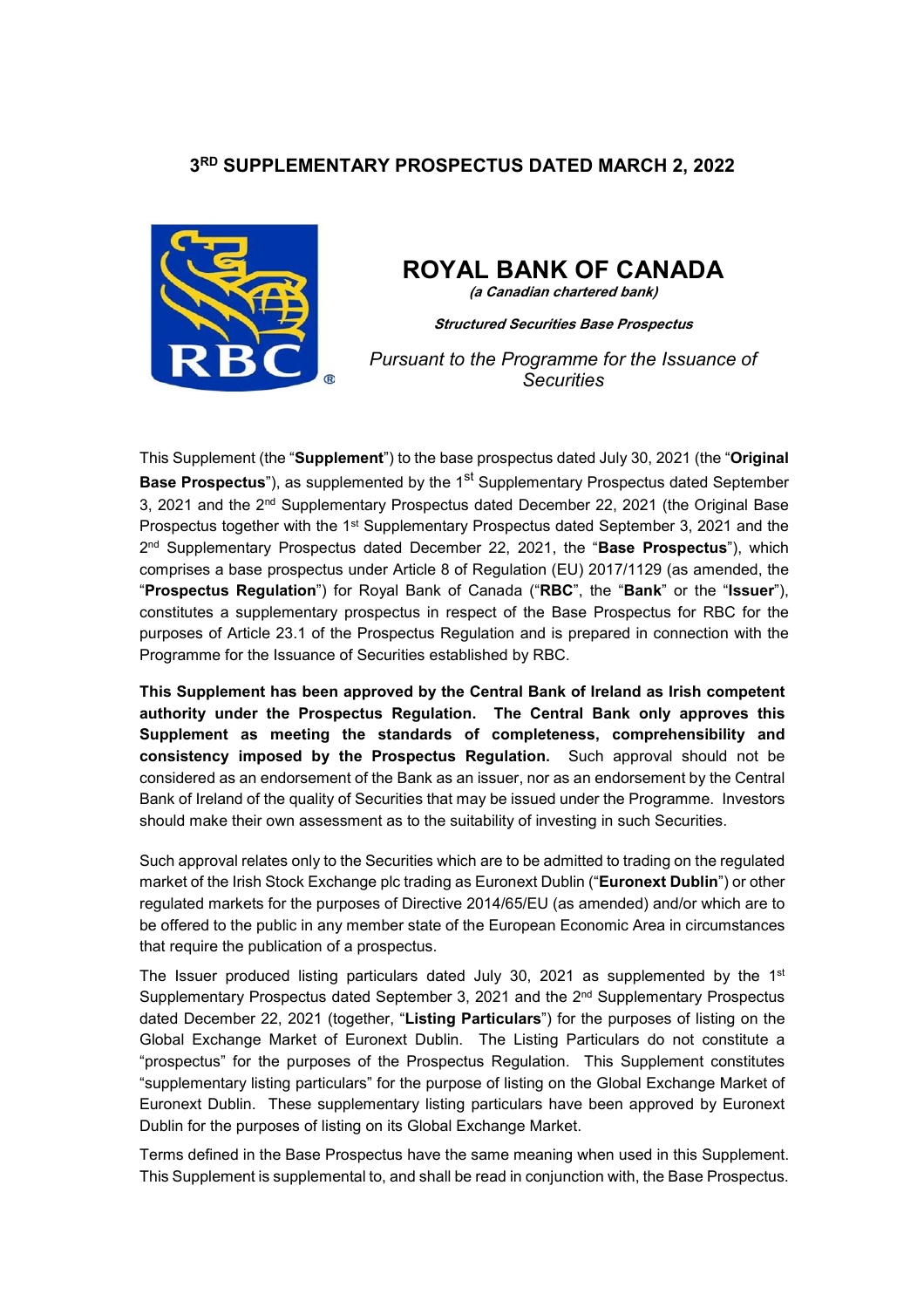RBC accepts responsibility for the information contained in this Supplement. To the best of the knowledge of RBC, the information contained in this Supplement is in accordance with the facts and does not omit anything likely to affect the import of such information.

The purpose of this Supplement is:

- (i) to incorporate by reference in the Base Prospectus the Issuer's unaudited interim condensed consolidated financial statements (the "**First Quarter 2022 Unaudited Interim Condensed Consolidated Financial Statements**"), together with the Management's Discussion and Analysis (the "**First Quarter 2022 MD&A**") for the three month period ended January 31, 2022 set out in the Issuer's First Quarter 2022 Report to Shareholders (the "**First Quarter 2022 Report to Shareholders**"). The remainder of the First Quarter 2022 Report to Shareholders is either covered elsewhere in the Base Prospectus or is not relevant for investors;
- (ii) to update the Issuer's ratings disclosure in the Original Base Prospectus in light of the recent ratings by Moody's Investors Service, Inc. ("**Moody's USA**");
- (iii) following the publication of the First Quarter 2022 Report to Shareholders, to update the statement of no significant change of the Issuer; and
- (iv) following the publication of the First Quarter 2022 Report to Shareholders, to update paragraph 3 of the section entitled "General Information and Recent Developments" in the Base Prospectus regarding governmental, legal or arbitration proceedings which may have, or have had, a significant effect on the financial position or profitability of the Issuer or of the Issuer and its subsidiaries taken as a whole.

To the extent that there is any inconsistency between (a) any statement in this Supplement or any statement incorporated by reference into the Base Prospectus by this Supplement and (b) any other statement in, or incorporated by reference in, the Base Prospectus, the statements in (a) above will prevail.

Save as disclosed in this Supplement or in the First Quarter 2022 Report to Shareholders incorporated by reference in the Base Prospectus by virtue of this Supplement, no significant new factor, material mistake or material inaccuracy relating to the information included in the Base Prospectus which may affect the assessment of Securities issued under the Programme has arisen or been noted, as the case may be, since the approval by the Central Bank of Ireland and Euronext Dublin of the 2<sup>nd</sup> Supplementary Prospectus dated December 22, 2021.

In circumstances where Article 23(2) of the Prospectus Regulation applies, investors who have agreed to purchase or subscribe for securities before this Supplement is published have the right, exercisable before the end of the period of three working days beginning with the working day after the date on which this Supplement was published, to withdraw their acceptances. This right to withdraw will expire by close of business on March 7, 2022.

### **DOCUMENTS INCORPORATED BY REFERENCE**

RBC's First Quarter 2022 Unaudited Interim Condensed Consolidated Financial Statements, together with the First Quarter 2022 MD&A, set out on pages 2 through 71 (excluding page 48 of the same) of the First Quarter 2022 Report to Shareholders are, by virtue of this Supplement, incorporated in, and form part of, the Base Prospectus. The remainder of the First Quarter 2022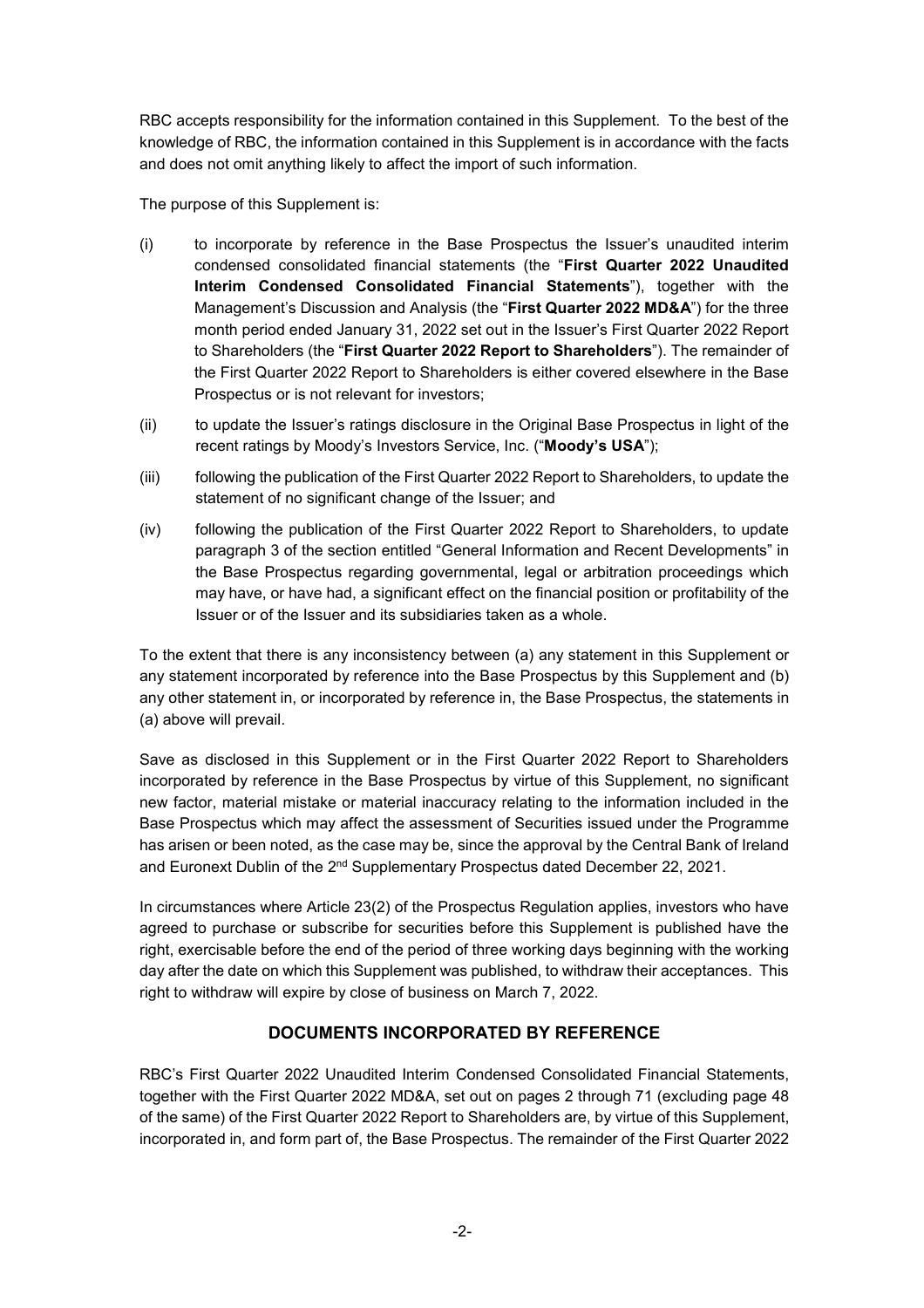Report to Shareholders is either covered elsewhere in the Base Prospectus or is not relevant for investors.

The First Quarter 2022 Report to Shareholders, which includes the First Quarter 2022 Unaudited Interim Condensed Consolidated Financial Statements and First Quarter 2022 MD&A, is available for viewing at:

> First Quarter 2022 Report to Shareholders *https://www.rbc.com/investor-relations/\_assets-custom/pdf/2022q1\_report.pdf*

For the avoidance of doubt, any document incorporated by reference in the First Quarter 2022 Report to Shareholders, including the First Quarter 2022 Unaudited Interim Condensed Consolidated Financial Statements or the First Quarter 2022 MD&A, shall not form part of this Supplement.

The First Quarter 2022 Report to Shareholders and copies of this document approved by the Central Bank of Ireland are available for inspection from *https://www.rbc.com/investorrelations/european-senior-notes-program.html*. Certain of the documents incorporated by reference in the Base Prospectus or this Supplement may be viewed by accessing the Issuer's disclosure documents through the Internet at the Canadian System for Electronic Document Analysis and Retrieval at *http://www.sedar.com* (an internet based securities regulatory filing system). Please note that websites and URLs referred to herein do not form part of this Supplement or the Base Prospectus.

#### **ISSUER RATINGS**

On January 27, 2022, Moody's USA announced that it has upgraded the Issuer's legacy senior long-term debt rating to Aa1 from Aa2 and its senior debt rating from A2 to A1. It also announced that the Issuer's short-term senior debt rating of P-1 was affirmed, that its subordinated debt and NVCC subordinated debt ratings were upgraded from Baa1 and Baa1(hyb) to A3 and A3(hyb), respectively, and that its preferred shares and NVCC preferred shares were upgraded to Baa2 and Baa2(hyb) from Baa3 and Baa3(hyb), respectively.

As a result, under the heading entitled "**DESCRIPTION OF ROYAL BANK OF CANADA**", the ratings table on pages 695 to 696 under the section "**ISSUER RATINGS**" of the Original Base Prospectus shall be deemed to be amended accordingly to reflect these changes by virtue of the Bank's Supplement dated March 2, 2022.

Moody's USA is not established in the European Union or in the United Kingdom. However, ratings issued by Moody's USA are endorsed by Moody's Deutschland GmbH under Regulation (EC) No. 1060/2009, as amended, and Moody's Investors Service Limited, in accordance with Regulation (EC) No. 1060/2009 (as amended) as it forms part of domestic law of the UK by virtue of the European Union (Withdrawal) Act 2018, as amended.

#### **STATEMENT OF NO SIGNIFICANT CHANGE**

Since January 31, 2022, the last day of the financial period in respect of which the most recent unaudited interim condensed consolidated financial statements of the Issuer have been published, there has been no significant change in the financial performance or financial position of the Issuer and its subsidiaries taken as a whole.